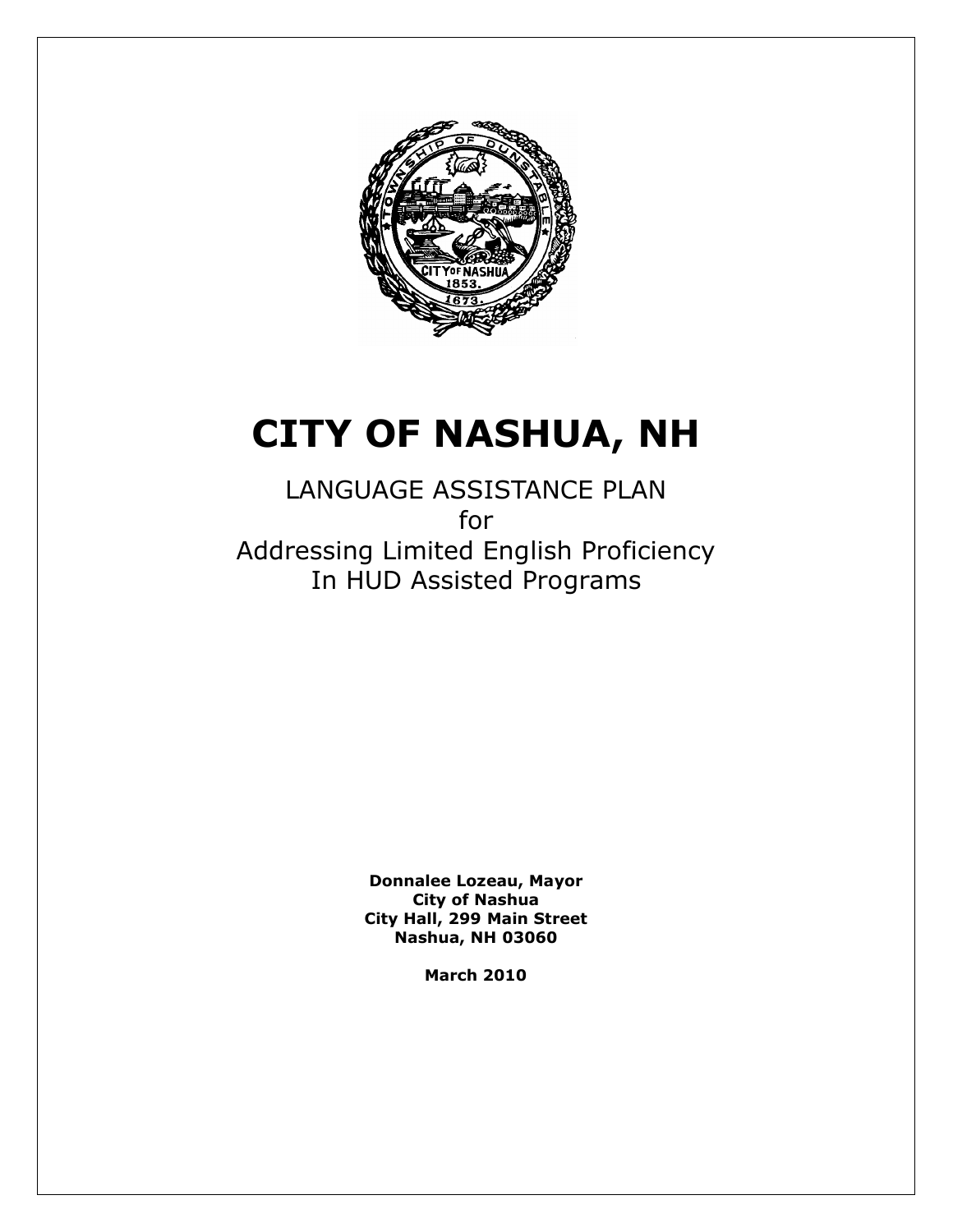## **City of Nashua, New Hampshire Language Assistance Plan for Addressing Limited English Proficiency in HUD Assisted Programs**

## **I. Background**

This Plan covers language assistance for limited English proficient individuals for the City's U.S. Department of Housing and Urban Development (HUD) funded programs. Federal law prohibits discrimination based on national origin, which includes discrimination based on a person's inability to speak, read, write or understand English. As a recipient of federal funds, the City of Nashua must provide meaningful access to limited English proficient (LEP) persons for our federally assisted programs and activities.

Executive Order 13166, titled, "Improving Access to Services by Persons with Limited English Proficiency", requires federal agencies to assess and address the needs of otherwise eligible persons seeking access to federally conducted programs and activities who, due to LEP cannot fully and equally participate in or benefit from those programs and activities. Section 2 of the Executive Order 13166 directs each federal department or agency "to prepare a plan to improve access to…federally conducted programs and activities by eligible LEP persons…".

## **II. Definitions**

- Interpretation The act of listening to a communication in one language and orally converting it into another language, while retaining the same meaning. Interpreting is a sophisticated skill needing practice and training, and should not be confused with simple bilingualism. Even the most proficient bilingual individuals may require additional training and instruction prior to serving as interpreters. Qualified interpreters are generally required to have undergone rigorous and specialized training.
- Translation The replacement of written text from one language into an equivalent written text in another language. Translation also requires special knowledge and skills.
- Bilingual The ability to speak two languages fluently and to communicate directly and accurately in both English and another language.
- Direct Communication Monolingual communication in a language other than English between a qualified bilingual employee or other bilingual person and an LEP individual (e.g., Spanish to Spanish).

## **III. Who is a Limited English Proficient (LEP) Individual?**

A Person who does not speak English as their primary language and has a limited ability to read, write, speak, or understand English can be limited English proficient.

- Many LEP persons are in the process of learning English and may read, write, speak, and/or understand some English, but may have difficulty with some of these areas.
- LEP status may be context-specific an individual may have sufficient English language skills to communicate basic information (name, address etc.) but may not have sufficient skills to communicate detailed information, such as describing their housing needs and/or issues in English.

## **IV. Framework for Deciding When Language Services are Needed**

The City will use HUD's four factor analysis to determine when a LEP individual may need language assistance to ensure meaningful access to our federally assisted programs, services and activities.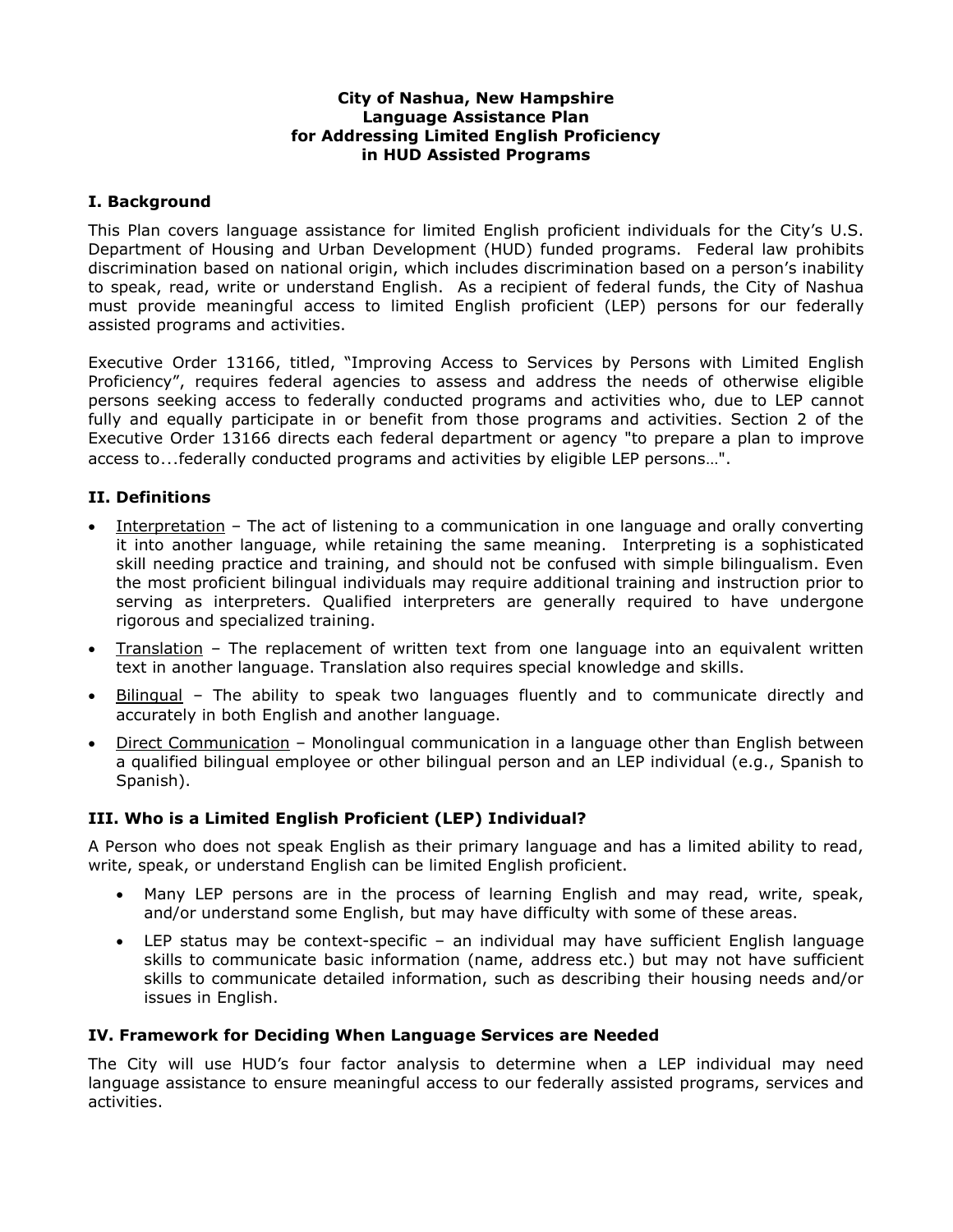Certain departments, due to the nature of services they provide, must provide greater LEP services than others. The City's Fire Department, Police Department, Division of Public Health and Community Services and Transit Department all have very different needs than most other federally supported departments. As such, each of those departments utilizes their own LEP plans.

**Factor 1:** The number or proportion of LEP persons eligible to be serviced or likely to be encountered by the City:

The Census Bureau has a range of classifications of how well people speak English. The classifications are 'very well,' 'well,' 'not well,' and 'not at all.' This plan considers people that speak English 'not well' or 'not at all' as Limited English Proficient persons.

According to data from the Census 2005-2009 American Community Survey, English is spoken by 80% of the City's population and only 7.5% of Nashua's total population is limited English proficient, meaning the majority of individuals who speak a non-English language can speak English well or very well. Certain census tracts have higher concentrations of LEP individuals and several of these same census tracts have the highest concentrations of low-income households. This connection is important because low-income households are those most likely to participate in the City's federally assisted programs.

Table 1 shows the number and percent of persons in regards to their English language skills for Nashua, NH and those census tracts that have 7% or higher LEP. The table shows the top four languages spoken within the City.

| Location   | Predominately<br>Low-Income | Total % Who<br>are Limited<br><b>English</b> | $%$ LEP<br><b>Speak</b><br><b>Spanish</b> | $%$ LEP<br><b>Speak</b><br><b>Portuguese</b> | % LEP Speak<br><b>South East</b><br>Asian<br>Languages |
|------------|-----------------------------|----------------------------------------------|-------------------------------------------|----------------------------------------------|--------------------------------------------------------|
| Nashua, NH |                             | 7.5%                                         | 3.2%                                      | $1\%$                                        | 0.5%                                                   |
| Tract 102  |                             | 9.6%                                         | 3.7%                                      | 1.4%                                         | 0.1%                                                   |
| Tract 105  | ✔                           | 8.7%                                         | 8.7%                                      | $0\%$                                        | $0\%$                                                  |
| Tract 106  | ✔                           | 9.8%                                         | 5.3%                                      | 1.7%                                         | 0.7%                                                   |
| Tract 107  | ✔                           | 17%                                          | 11.8%                                     | 3.9%                                         | $0\%$                                                  |
| Tract 108  | ✔                           | 16.4%                                        | 12.9%                                     | $0\%$                                        | 1.9%                                                   |
| Tract 111  |                             | 8.6%                                         | 1.8%                                      | 4.1%                                         | $0\%$                                                  |
| Tract 112  |                             | 7%                                           | 1.8%                                      | $0\%$                                        | 1.3%                                                   |
| Tract 114  |                             | 13.9%                                        | 0.8%                                      | 0.4%                                         | 0.6%                                                   |

Table 1

Source: U.S. Census Bureau, 2005-2009 American Community Survey

Factor 2: The frequency with which LEP persons using a particular language come in contact with the City:

Table 1 above highlights the most frequently spoken languages in the City. Additionally, the City's census tracts with the highest concentrations of poverty were noted. Although our federal programs are available to any qualifying participant, anywhere in the City, it can be surmised that the people *most* likely to be served live within the census tracts noted in Table 1. Looking at Census Tracts 105-108, Spanish is the predominant non-English language spoken.

Based on the data above, we estimate coming in contact with Spanish speaking LEP individuals with moderate frequency, Portuguese speaking LEP individuals on a limited basis and other LEP individuals only rarely to never.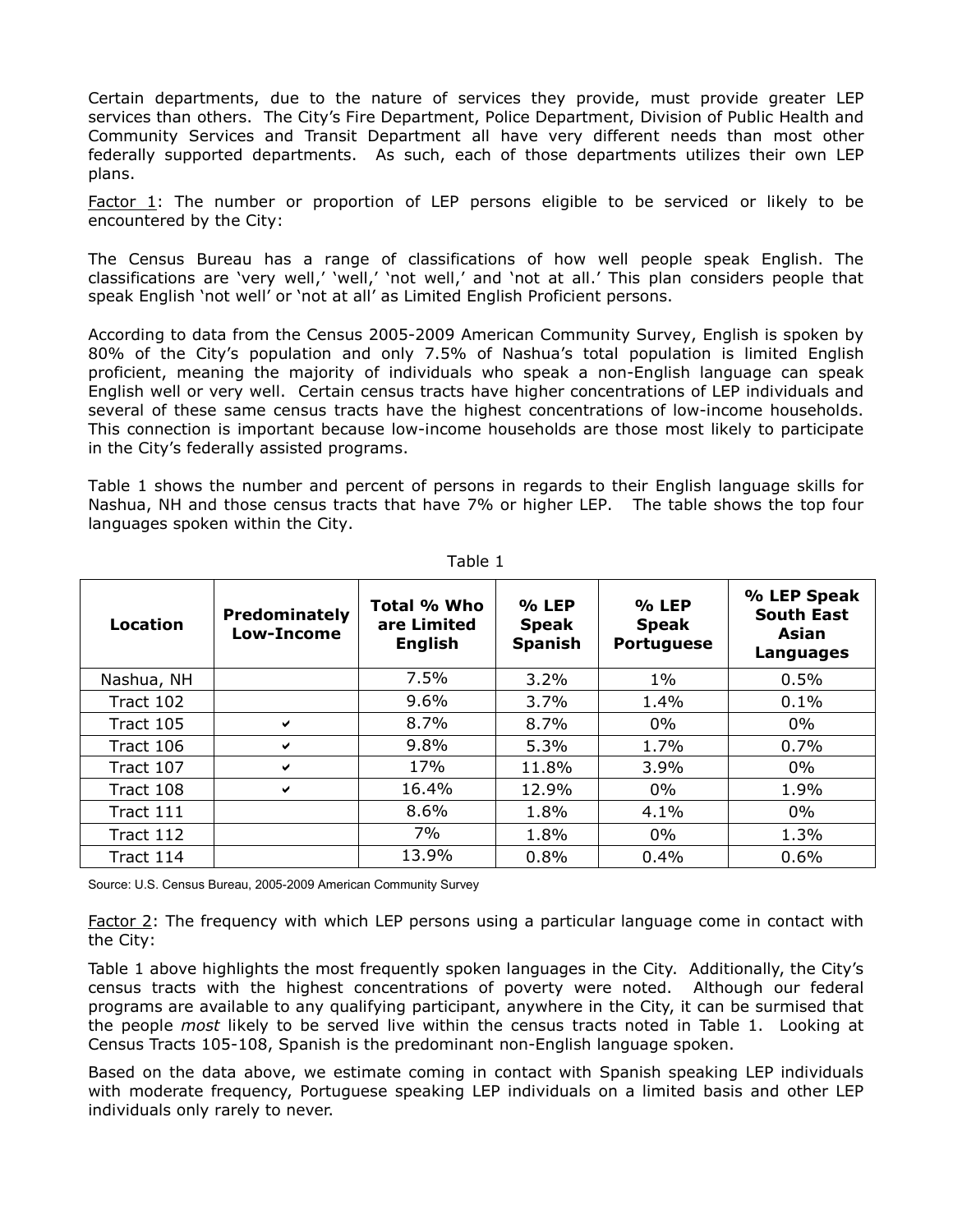Factor 3: The nature and importance of the program, activity or service provided to the person's life:

The federally assisted programs covered by this plan are predominately funded by the U.S. Department of Housing and Urban Development (HUD). The programs are generally related to housing, economic development, community development, public service support and community development. The HUD programs predominately benefit low to moderate income persons.

Denial or delay in accessing the City's HUD funded programs, services or information provided by the City would not have life threatening implications for a LEP individual. This assessment is made in comparison to services, such as emergency transportation, fire protection, police protection and other emergency services.

However, denial or delay in accessing certain programs may have a strong impact to an LEP individual's life. Examples include housing programs that address emergency repairs due to sewage issues, leaking roofs, heating system failures, lead poisoning and displacement due to other unsafe living conditions

Factor 4: The resources available to the City and costs associated with different language service options:

The City will offer the opportunity for meaningful access to LEP clients. If a client asks for language assistance, or if staff identifies a client who needs assistance, the City will make reasonable efforts to provide free language assistance. There are several resources and options available to the City's departments implementing federal programs.

#### **V. Language Assistance Measures**

#### **Oral Interpretation Services:**

Contracted Services: The City of Nashua has contracted with Language Line Services, Inc. to provide confidential telephonic interpretation services for more than 170 languages and simple "point to language cards" to assist the employee in determining the language spoken. This service is available to any City employee who encounters a non-English speaking individual. Language cards are kept at all points where the public may access services.

In House/Staff Services: Depending on the circumstances, reasonable oral interpretation assistance might be offered through a bilingual employee or representative of the client (family member, friend, etc). It is the LEP individual's decision whether to use family members or friends as interpreters. Extra caution will be exercised when the LEP person chooses to use a minor. The City will ensure that the LEP person's choice is voluntary, that the LEP person is aware of the possible problems if the preferred interpreter is a minor child, and that the LEP person knows that the City will provide a competent interpreter at no cost to the LEP person. No adverse action would be taken using anyone under the age of 18 as an interpreter.

Walk-ins and individuals at a front desk/counter that need interpretation services: Identify the language service required using the "I Speak" cards. If the language is Spanish, attempt to locate a bi-lingual staff person. If none are available or the City does not have a bi-lingual staff person, access the Language Line Services, Inc using the instructions provided by the company.

Individuals calling the City that need interpretation services: Callers who are limited English proficient often have an English speaking person present when they call. Ask that English speaking person to identify the language need of the caller. Contact a supervisor who will arrange for interpretation services at an agreeable time for all parties.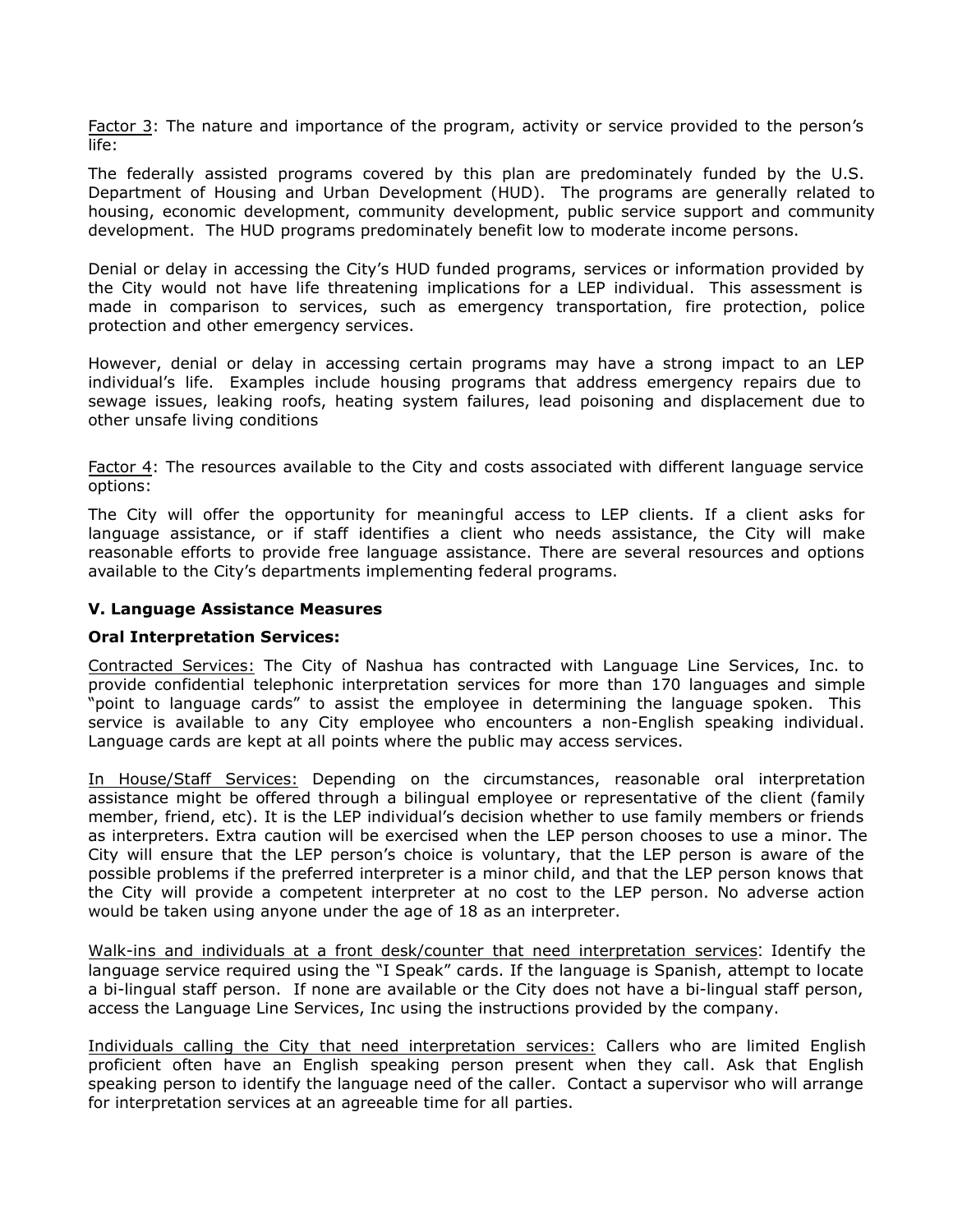## **Written Translation Services**

The City will work toward translating vital documents/written materials and most commonly used forms into the Spanish and Portuguese, the top two identified languages. The use of "tag lines" on correspondence will be used to advise recipients to contact the City if they cannot read the English document.

If a written document is not translated, arrangements will be made for a bi-lingual person to orally translate the document line-by-line. If the language needed is an uncommon or infrequent language, the City will arrange written translation. This service will not provide immediate information, as it will take time to hire and pay a translator.

#### **Deciding Which Language Assistance Option to Use**

The types of language assistance resources the City decides to use will depend on the circumstances and may be different for different types of activities. The City has Spanish speaking bi-lingual staff who often provide interpretation services for in-person encounters. For more rarely-encountered languages, telephonic or contract interpretation may be a preferred option.

## **Outreach Efforts**

The City of Nashua encourages all of its citizens to participate in the development of its Consolidated Plan, Annual Action Plan, any substantial amendments to the Consolidated Plan and Consolidated Annual Performance and Evaluation Report (CAPER). The City especially encourages participation by low and moderate-income persons, particularly those living in slum and blighted areas, as defined by HUD, and in areas where CDBG funds are proposed to be used by implementing the following strategies:

- 1. Hold meetings in low-income target neighborhoods. Particular focus will be paid to the neighborhoods known locally as the *Tree Streets* and *French Hill*. These neighborhoods have the highest density of low-income residents and include the following census tracks: 105, 107, 108 and parts of 104 and 106. Notices of public meetings affecting the residents of predominately low-income neighborhoods will be posted in locations easily accessible to the residents, translated into alternate languages as appropriate.
- 2. Conduct surveys by mail, phone or door-to-door techniques, ideally by bi-lingual persons and at a minimum provided in written format in alternate languages.
- 3. Use the internet to access those residents least likely or unable to participate in public hearings. The internet will provide convenient access for all residents to participate in the development of the above Plans.
- 4. When feasible, notify residents of Consolidated Plan activities through various media sources, such as local public access channel and social media, postings within target neighborhoods (local markets, community centers, etc).
- 5. Solicit views of non-profit and service agencies.
- 6. Hold public meetings at fully accessible locations. Additionally, the City will provide interpretation, hearing and/or vision impaired services with five (5) days advance notice to the Urban Programs Department.
- 7. Encourage the Nashua Housing Authority (NHA) and its tenants to participate in the development and implementation of the above Plans, along with other low income residents of targeted revitalization areas in which the developments are located. The City shall provide information to the LHA about relevant consolidated plan activities so that the LHA can make this information available at their annual public hearing.